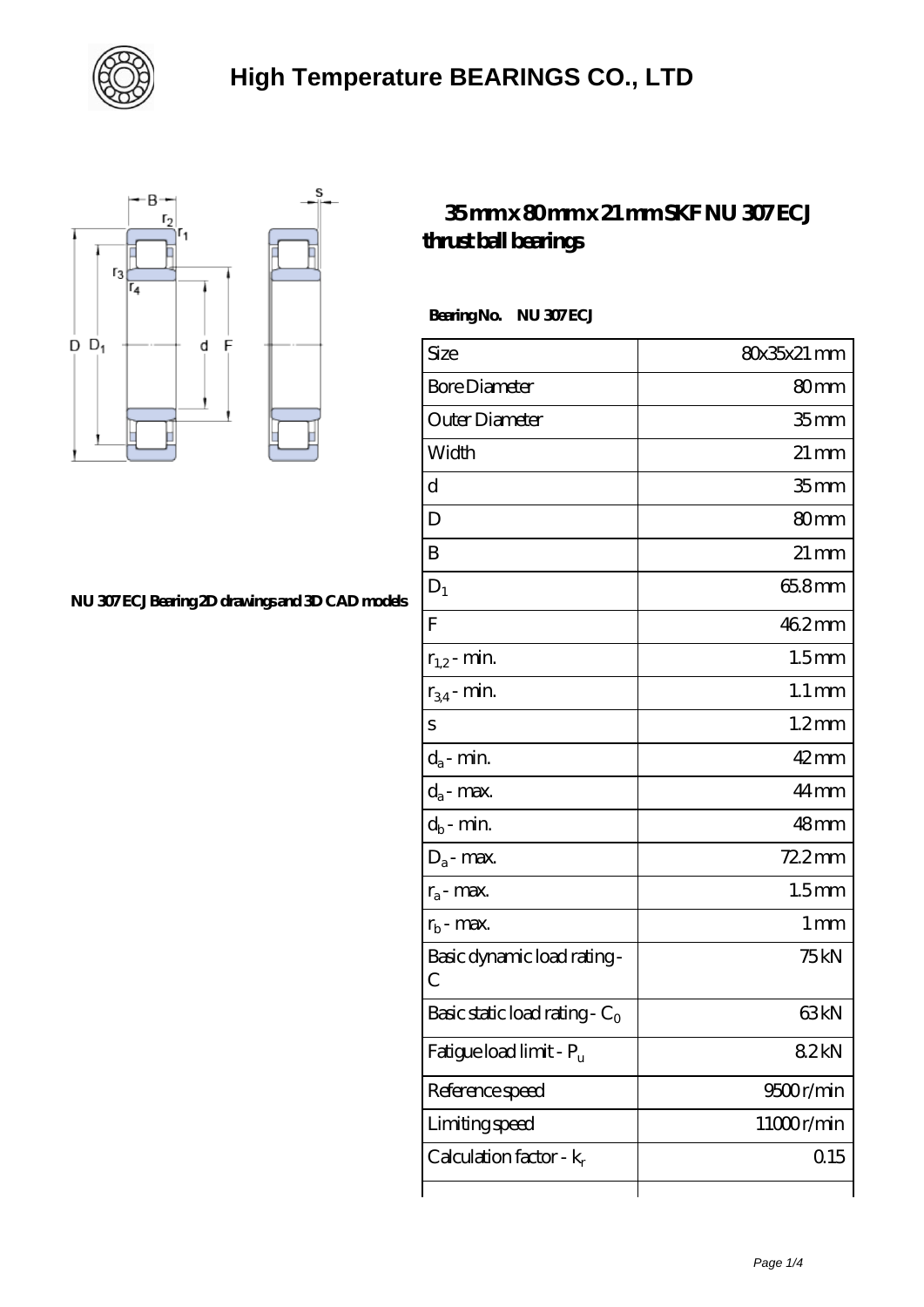

| Category                  | Cylindrical Roller Bearings                                                                                                                                                                                                             |
|---------------------------|-----------------------------------------------------------------------------------------------------------------------------------------------------------------------------------------------------------------------------------------|
| Inventory                 | 0 <sup>0</sup>                                                                                                                                                                                                                          |
| Manufacturer Name         | <b>SKF</b>                                                                                                                                                                                                                              |
| Minimum Buy Quantity      | N/A                                                                                                                                                                                                                                     |
| Weight / Kilogram         | 0 <sub>5</sub>                                                                                                                                                                                                                          |
| Product Group             | <b>BO4144</b>                                                                                                                                                                                                                           |
| <b>Bore Profile</b>       | Straight                                                                                                                                                                                                                                |
| Cage Material             | Steel                                                                                                                                                                                                                                   |
| Precision Class           | RBEC 1   ISO PO                                                                                                                                                                                                                         |
| Number of Rows of Rollers | Single Row                                                                                                                                                                                                                              |
| Separable                 | Inner Ring - Both Sides                                                                                                                                                                                                                 |
| Rolling Element           | Cylindrical Roller Bearing                                                                                                                                                                                                              |
| Profile                   | Complete with Outer and<br>Inner Ring                                                                                                                                                                                                   |
| Snap Ring                 | No                                                                                                                                                                                                                                      |
| <b>Internal Clearance</b> | CO-Medium                                                                                                                                                                                                                               |
| Retainer                  | Yes                                                                                                                                                                                                                                     |
| Relubricatable            | Yes                                                                                                                                                                                                                                     |
| Inch - Metric             | Metric                                                                                                                                                                                                                                  |
| <b>Other Features</b>     | High Capacity   Plain Inner<br>Ring   2 Rib Outer Ring  <br>Cage on Outer Ring ID                                                                                                                                                       |
| Long Description          | <b>35MM Bore, Straight Bore</b><br>Profile; 80MM Outside<br>Diameter, 21MM Width;<br>Steel Cage Matetrial; RBEC<br>1   ISO PO, Single Row,<br>Inner Ring - Both Sides<br>Separable; No Snap Ring;<br>Relubricatable; CO Medium<br>Inter |
| Category                  | Cylindrical Roller Bearing                                                                                                                                                                                                              |
| <b>UNSPSC</b>             | 31171547                                                                                                                                                                                                                                |
| Harmonized Tariff Code    | 8482500000                                                                                                                                                                                                                              |
| Noun                      | Bearing                                                                                                                                                                                                                                 |
| Manufacturer URL          | http://www.skf.com                                                                                                                                                                                                                      |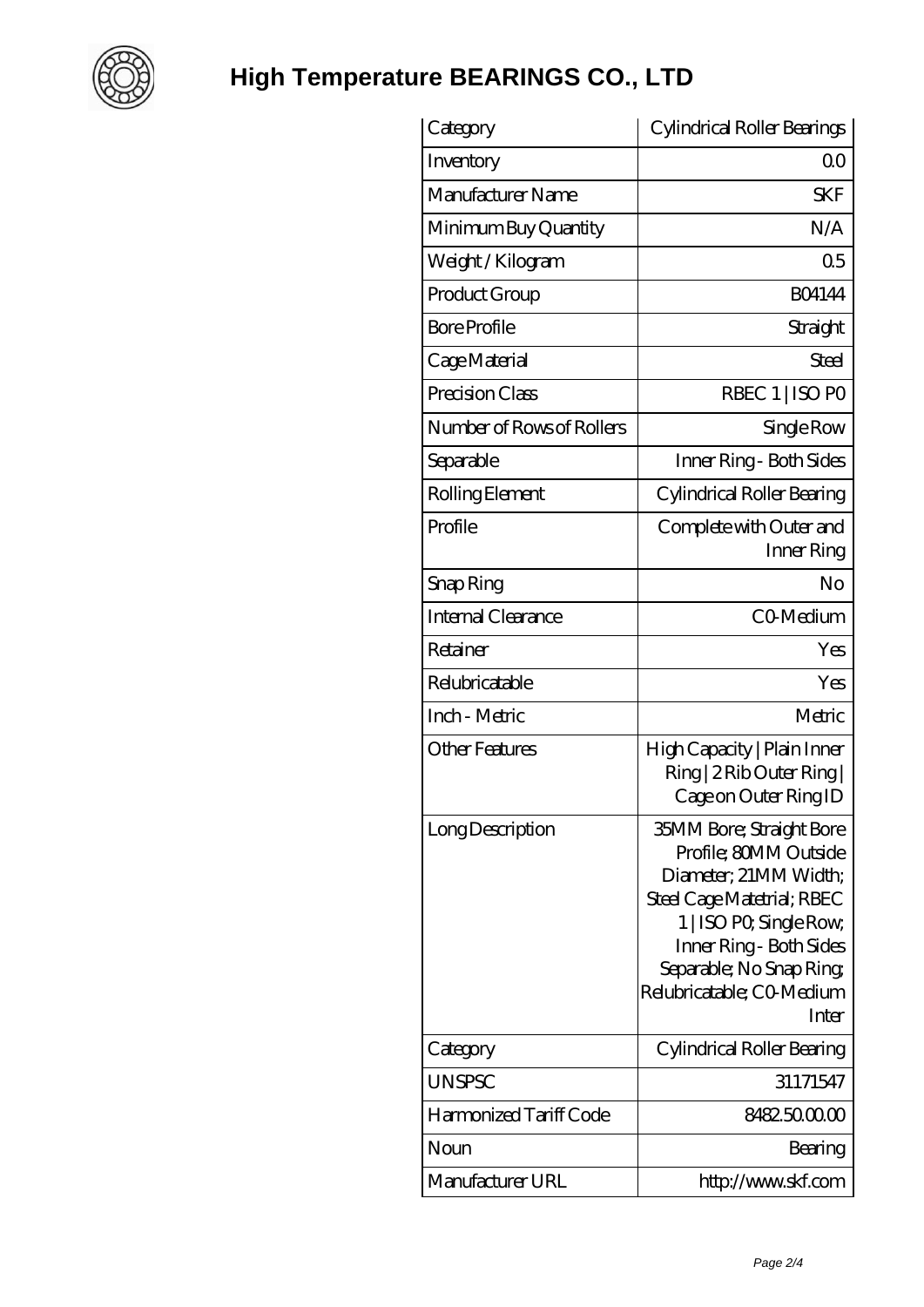

| Manufacturer Item Number        | NU 307ECJ                  |
|---------------------------------|----------------------------|
| Weight/LBS                      | 1.101                      |
| Bore                            | 1.378 Inch   35 Millimeter |
| Outside Diameter                | 315Inch   80Millimeter     |
| Width                           | 0827 Inch   21 Millimeter  |
| bore diameter:                  | 35 <sub>mm</sub>           |
| static load capacity.           | 63 <sub>kN</sub>           |
| outside diameter:               | 80mm                       |
| precision rating                | Not Rated                  |
| overall width:                  | $21 \,\mathrm{mm}$         |
| maximum rpm:                    | 11000RPM                   |
| flanges                         | (2) Outer Ring             |
| bearing material:               | Steel                      |
| bore type:                      | Straight                   |
| cage material:                  | Steel                      |
| number of rows                  | 1                          |
| finish/coating                  | Uncoated                   |
| internal clearance:             | CO                         |
| closure type:                   | Open                       |
| ring separation:                | Separable Ring             |
| outer ring width:               | $21 \,\mathrm{mm}$         |
| operating temperature<br>range: | Maximum of $+300^\circ$ F  |
| fillet radius                   | 1.5 <sub>mm</sub>          |
| dynamic load capacity:          | 75 kN                      |
| series                          | NU <sub>3</sub>            |
| $D_1$                           | 65.8mm                     |
| $r_{1,2}$ min.                  | 1.5 <sub>mm</sub>          |
| $r_{34}$ min.                   | $1.1 \,\mathrm{mm}$        |
| smax.                           | $1.2$ mm                   |
| $d_a$ min.                      | $42$ mm                    |
| $d_a$ max.                      | $44 \,\mathrm{mm}$         |
|                                 |                            |